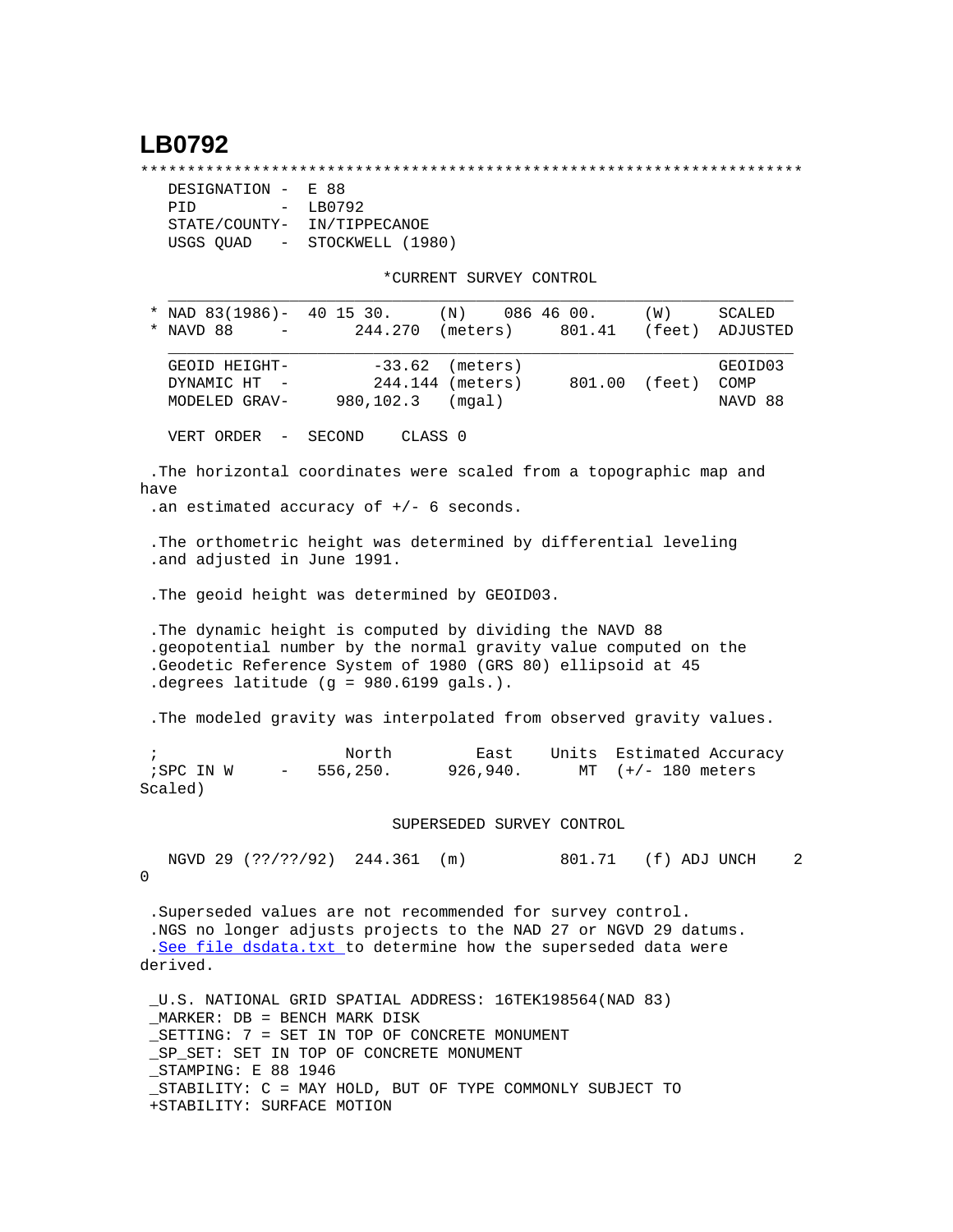SATELLITE: THE SITE LOCATION WAS REPORTED AS NOT SUITABLE FOR +SATELLITE: SATELLITE OBSERVATIONS - May 20, 2002

| HISTORY | - Date           | Condition  | Report By |  |
|---------|------------------|------------|-----------|--|
| HISTORY | - 1946           | MONUMENTED | CGS       |  |
| HISTORY | - 1966           | GOOD       | NGS       |  |
| HISTORY | $-20020520$ GOOD |            | TNDTV     |  |

## STATION DESCRIPTION

DESCRIBED BY COAST AND GEODETIC SURVEY 1946 3.4 MI NW FROM CLARKS HILL.

ABOUT 0.9 MILE NORTH ALONG A BLACK TOP ROAD FROM THE POST OFFICE AT CLARKS HILL, THENCE ABOUT 2.5 MILE WEST ALONG STATE HIGHWAY 28, 100 FEET SOUTHWEST OF THE SOUTHWEST CORNER OF A TWO STORY WHITE HOUSE, 31 FEET NORTH OF THE CENTER LINE OF THE HIGHWAY, 24 FEET WEST OF THE WESTTERN MOST OF A ROW OF MAPLE TREES IN THE YARD, 18.5 FEET WEST OF A FENCE CORNER AND GATE POST, 1.5 FEET SOUTH OF A FENCE LINE, 2 FEET EAST OF A WHITE WOODEN WITNESS POST, AND ABOUT 1 FOOT ABOVE THE ROAD LEVEL. A STANDARD DISK, STAMPED E 88 1946 AND SET IN THE TOP OF A CONCRETE POST PROJECTING 4 INCHES ABOVE GROUND. NOTE-- THIS MARK MAY BE REACHED FROM THE CLEVELAND, CINCINNATI, CHICAGO AND ST. LOUIS RAILWAY AT STOCKWELL BY GOING ABOUT 1.9 MILE SOUTH ALONG A BLACK TOP ROAD THENCE ABOUT 0.25 MILE EAST ALONG STATE HIGHWAY 28.

## STATION RECOVERY (1966)

RECOVERY NOTE BY NATIONAL GEODETIC SURVEY 1966 RECOVERED IN GOOD CONDITION.

## STATION RECOVERY (2002)

RECOVERY NOTE BY INDIVIDUAL CONTRIBUTORS 2002 RECOVERED AS DESCRIBED 1 National Geodetic Survey, Retrieval Date = DECEMBER 21, 2007